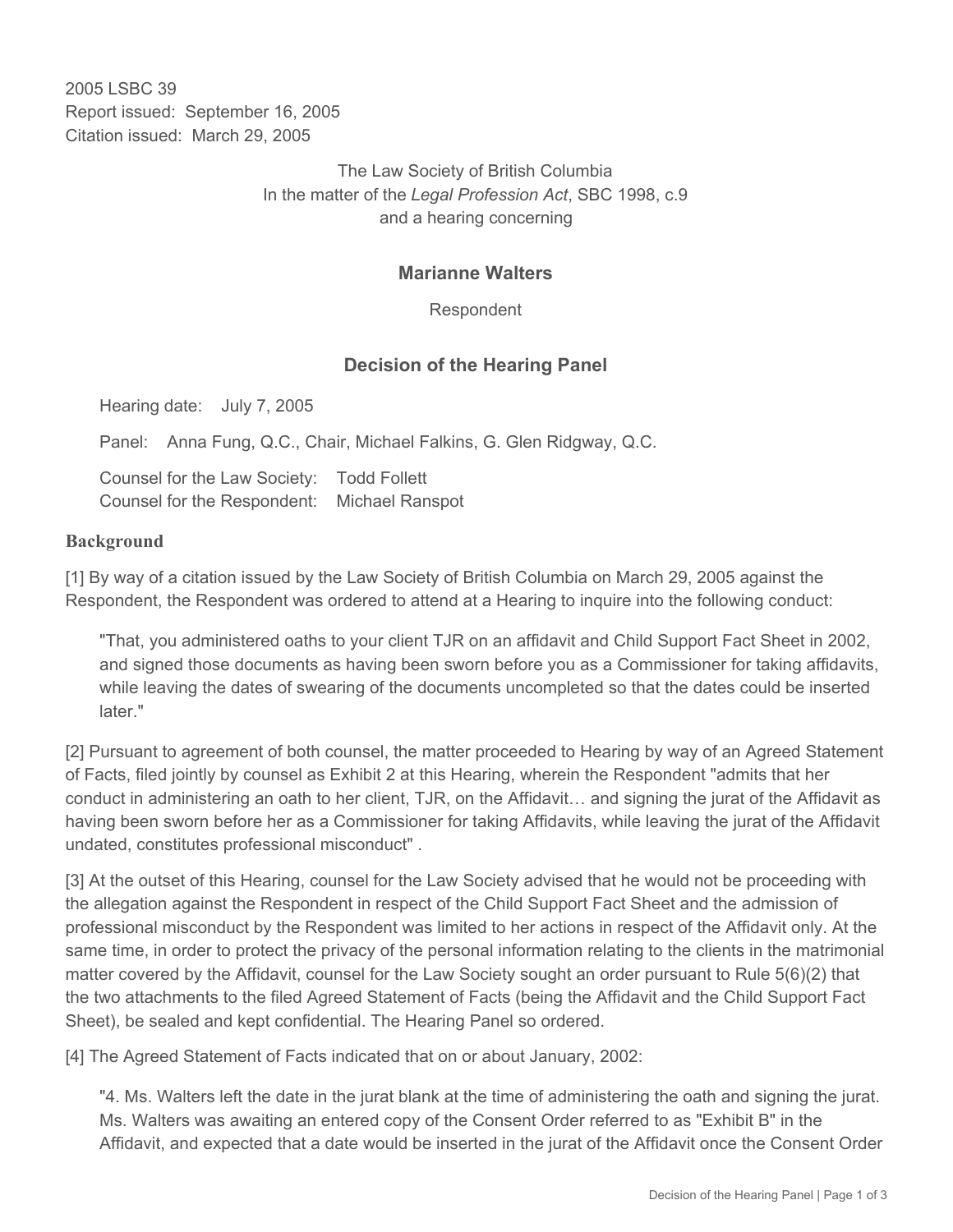had been received.

5. The purpose of leaving the date blank on the jurat of the Affidavit was that a date other than the date it was actually signed could be inserted if necessary when the Consent Order was received, if the Consent Order was filed after the date of swearing of the affidavit.

6. On a date after Ms. Walters signed the jurat of the Affidavit, the date "March 4" was inserted into the jurat. It is not known who inserted this date into the jurat. It is agreed that this date was not inserted by Ms. Walters."

[5] Counsel for the Law Society submitted that in light of the Respondent's own admission of professional misconduct, her relative experience at the Bar (the Respondent has been called since August 1, 1985 and maintained her practicing status until December 31, 2002 when she commenced non-practising status until her return to practice on May 23, 2003), and her previous conduct record which included a conduct review in May, 2002 relating to two separate complaints made against the Respondent involving a conflict of interest and a threat to bring criminal and civil action against a third party in the course of acting for a client, a monetary penalty of \$3,000 would be appropriate in addition to the imposition of costs in the amount of \$3,500, noting that a substantial amount of those costs were attributable to the inability of counsel to agree on the form of the Agreed Statement of Facts until shortly before the Hearing. In support of these submissions, counsel for the Law Society referred to the following decisions:

Re: *Crispen Henry Lynden Morris*, Disciple Case Digest 98/9: Hearing Panel ordered a \$10,000 fine and \$2,500 in costs in respect of Mr. Morris'actions in altering an affidavit sworn by his client and filing it in a Supreme Court registry without advising the client or having the client either acknowledge the alteration or swearing an amended affidavit. Counsel for the Law Society candidly acknowledged that this may be considered as being in the upper range of possible penalties.

Re: *Raymond Michael Stunden*, Discipline Digest 94/13: Hearing Panel ordered a \$3.000 fine and \$1,000 in costs where Mr. Stunden, in the course of representing a client on a child maintenance application, signed the jurat of a financial statement, purportedly on the basis that the client had appeared before him to swear an oath of full disclosure and to sign the document. The client has, in fact, signed the financial statement earlier, before it was finalized. She subsequently discussed the statement with the member and approved the revisions. In the view of counsel for the Law Society, this case is most on point in the sense that it involved no substantive inaccuracy in the sworn document.

[6] Counsel for the Law Society also indicated that he was amenable to the Respondent being given a substantial amount of time to pay the fine and costs and further confirmed that he was not seeking a reprimand in the circumstances.

[7] In contrast, counsel for the Respondent advocated greater leniency and a lesser penalty in light of the difficult family circumstances in which the Respondent found herself in and around the time of the misconduct. It appeared that at the relevant time, the Respondent was heavily embroiled in dealing with her teenage daughter's substance abuse and self-destructive behaviour which eventually led to the Respondent giving up her practice in British Columbia to move to Alberta to be with her daughter for the 1 ½ years that she was enrolled in a rehabilitation program. In his submission, these problems affected the Respondent's judgment and conduct at the time. An appropriate penalty in his submission would be a reprimand or a fine on the low end of the scale.

[8] In support of this, counsel for the Respondent referred to the decision of Re: *Laura Lee Grant*, Discipline Digest 03/09 in which the Panel ordered a reprimand and \$750 in costs in a case in which in order to accommodate the desire of logger client who needed to return to work immediately, Ms. Grant agreed that